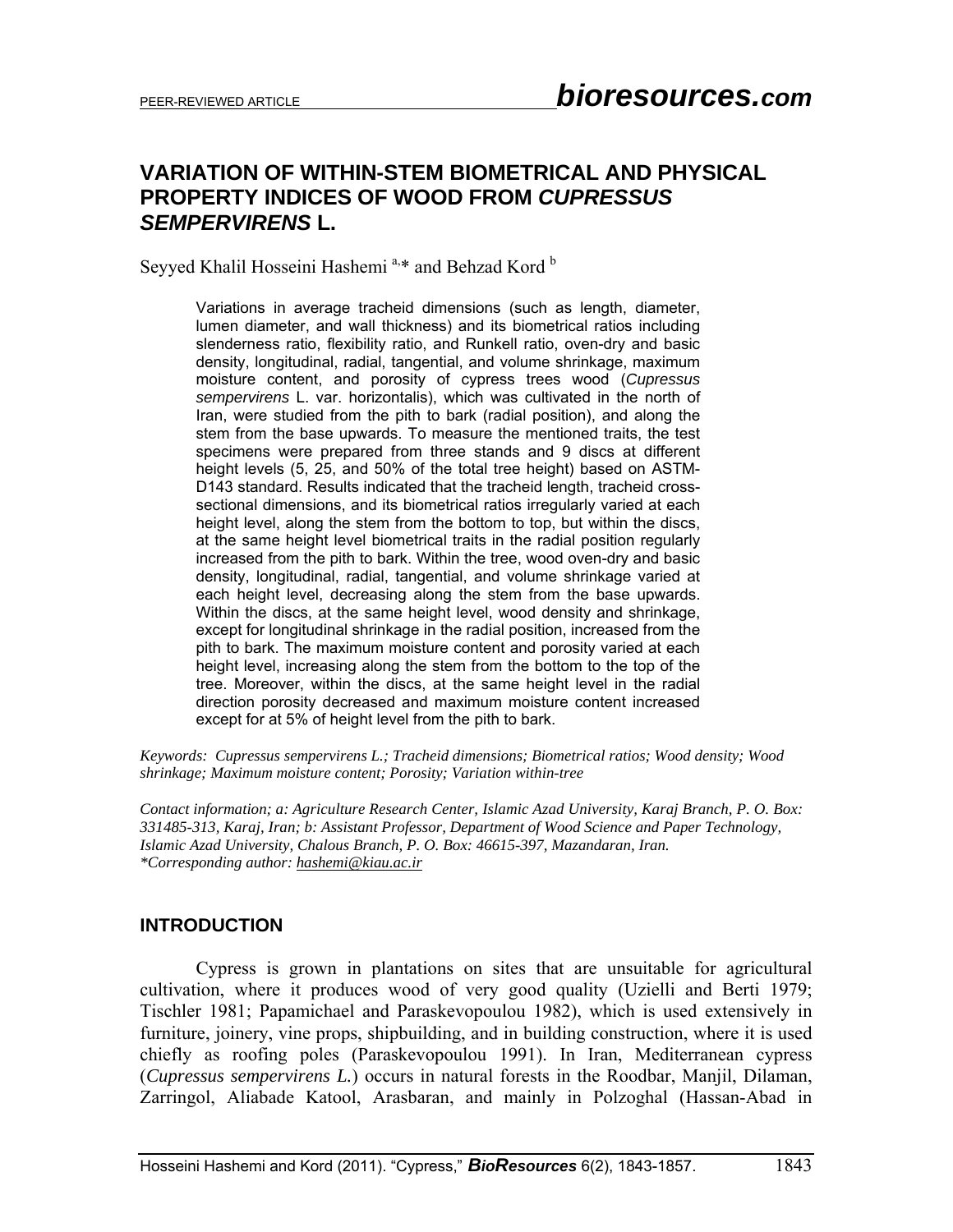Chalous) regions, where it is a very important element of the vegetation, but there is a prohibition against cutting it due to the shortage of this species. Thus plantation trees of cypress (*C. sempervirens* L.) are as an important substitute resource for the targeted applications, and the trees are cultivated extensively in our country, especially in all of the northern areas, including the Ramsar region.

The wood properties have been reported to depend on such factors as climate, provenance, ecological conditions, as well as wood positions in different parts of tree, between, and within species (Koch 1985).

Wood properties such as density and fiber length determine the end-product quality in industrial processes and are both positively correlated with tear strength (Fuglem et al. 2003).

Paraskevopoulou (1991) studied the variation of wood structure and properties of *C. sempervirens* var. horizontalis in a natural population in Greece. He indicated that the average specific gravity, over all trees (individual tree values ranged from 0.396 to 0.594  $g/cm<sup>3</sup>$ ), decreased and tracheid length (with individual tree values ranging from 2.32 to 3.00 mm) increased across discs from the pith outwards, although the tracheid length decreased from the base of the tree up to 35% of total tree height, after which it decreased.

Wood density is one of the most important properties (Brazier and Howell 1979), and a commonly or general used indicator of wood quality and cell size, since it is a good predictor of timber strength, stiffness, ease of drying, machining, hardness and related to tracheid properties, pulp yield, and various paper making properties (Elliot 1970; Panshin and De Zeeuw 1980; Jyske et al. 2008). It is affected by the proportion of cell wall material in the wood (cell wall thickness), the cell diameter, and the chemical content of the wood, and is hence dependent on the ratio of cell wall thickness and cell diameter (Cave and Walker 1994; Kibblewhite 1999).

Basic density is closely related to end-use quality parameters such as pulp yield and structural timber strength (Harvald and Olesen 1987). Indeed in many conifers, the basic density of the latewood zone is more than twice that of earlywood; thus, any increase in the proportion of latewood inevitably leads to an increase in whole ring basic density (Elliot 1970; Ward 1975). In a study carried out by Harvald and Olesen (1987) on the variation of basic density within the juvenile wood of Sitka spruce, it was found that basic density decreased with increasing height in the stem. Previous studies also have examined genetic variation among trees for basic density and fiber length in trembling aspen (*Populus tremuloides*) (e.g., Brown 1961; Einspher et al. 1967; Yanchuk et al. 1984).

It has been found that pith-to-bark variation in longitudinal shrinkage is a key factor for distortion in timber drying. However, the difference in the longitudinal shrinkage between two faces of the timber can explain spring or bow characteristics much better when the variation in shrinkage along the timber is considered (Kilger et al. 2003). Deresse et al. (2002) found that longitudinal shrinkage of red pine (*Pinus resinosa* Ait.) declined significantly with increasing growth ring number from the pith, and the influence of the growth ring number changed significantly at around 15th growth ring, with the longitudinal shrinkage leveling off after that. Also Herritsch (2007) showed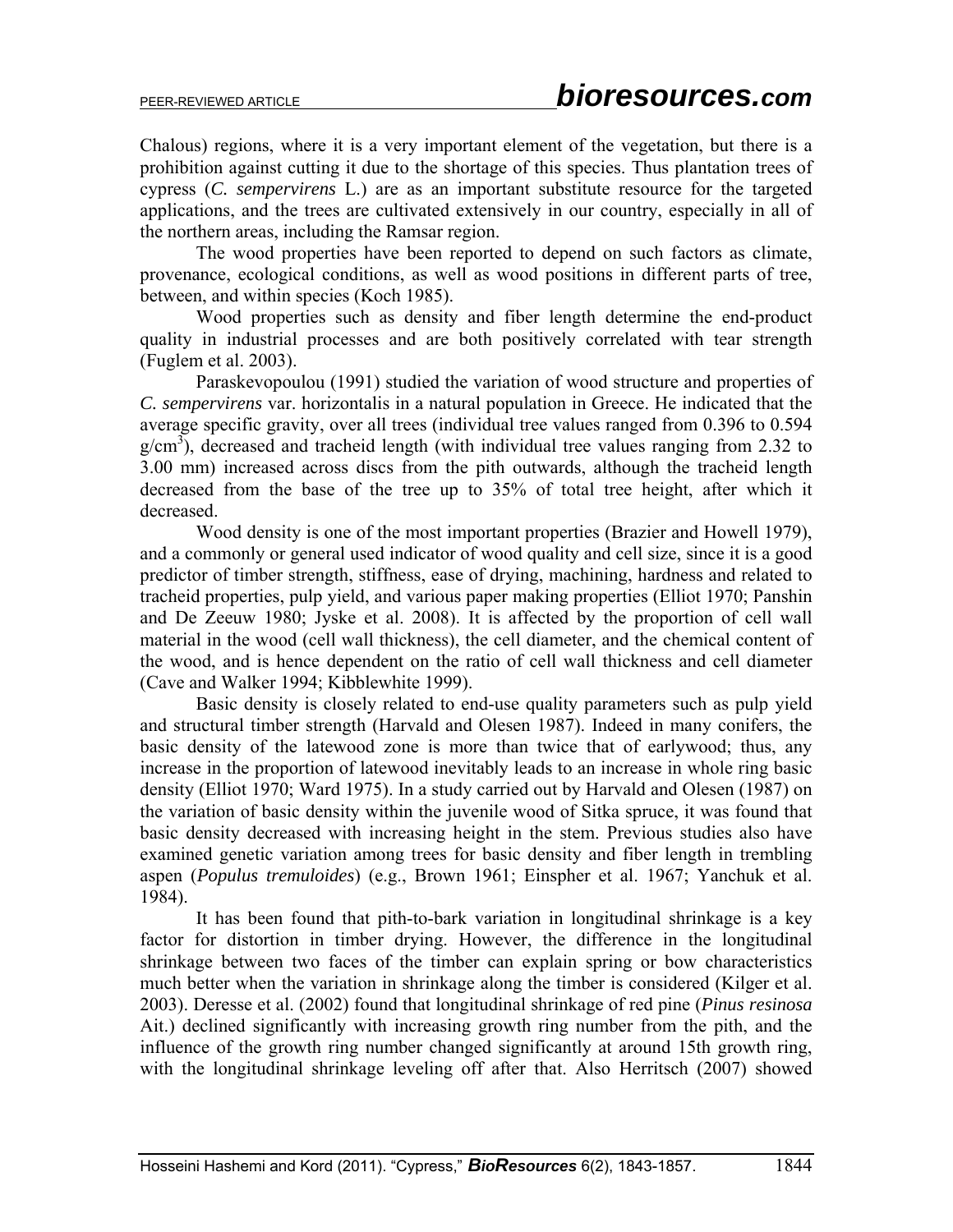similar trends for radiata pine, where tangential shrinkage remained relatively constant in the transition wood and the outerwood.

The variation in anisotropic shrinkage of plantation-grown *Pinus radiata* wood was studied by Wang et al. (2008). They showed that longitudinal shrinkage varied from 0.02 to 2.34%, with peak values near the pith, decreasing towards the bark, and with more pronounced variation at 0.1 m height. Also the longitudinal shrinkage showed a decreasing trend with increasing height in the stem above the ground. Tangential and radial shrinkage were found to increase with growth ring number from the pith, but the variation along the stem height did not show a clear trend.

As is well known, moisture content (MC) of sapwood is significantly higher than that of heartwood in coniferous trees. The MC is important because of its direct relation to the weight and processing of the timber and due to the fact that it varies considerably among species (Haygreen and Bowyer 1982). The green density of *Cupressus luistanica* wood is 0.91  $g/cm<sup>3</sup>$  with a moisture content of 155% for freshly felled trees. The moisture content is up to 105% in the heartwood, whereas sapwood moisture content averaged 180% but with some samples as high as 225% (Bannister and Orman 1960).

There is increasing demand for new species from fast-growth plantations as alternative timbers for coniferous wood, but there is little or no information about the variation of wood tracheid dimensions and its biometrical ratios, density, shrinkage, and above mentioned properties within stem and among trees in cypress. These characteristics are a means of assessing suitability for pulp and paper making and the dimensional stability of wood. Thus, the aim of the present study was to investigate the variation of physical and biometrical properties within tree stem of wood from plantation Mediterranean cypress (*C. sempervirens* L.) species growing under fast-growth conditions in Iran.

### **EXPERIMENTAL**

#### **Materials**

 All the cypress trees (*C. sempervirens* L.) were randomly selected, taking into account stem straightness and the absence of obvious decay, and cypress wood was selected according to TS 2476, as defect-free, clear, and normally grown (without zone lines, reaction wood, decay, and insect damage, or fungal infection) wood from a plantation in the northern city of Ramsar, Iran. It was grown on a Mediterranean climate at the elevation of 200-250 meters above see level with geographical direction of 36°56′ - 37°49′ N and 50°27′ - 50°43′ E. Three trees were cut from one provenience. The pattern clay of the study area of cypress is lime and dolomite. The mean annual precipitation and temperature of this area is usually about 1200 mm and 18 °C.

The characteristics of the study *C. sempervirens* L. trees are listed in Table 1.

|  | Table 1. Characteristics of the Study C. sempervirens L. Trees |  |  |  |  |
|--|----------------------------------------------------------------|--|--|--|--|
|--|----------------------------------------------------------------|--|--|--|--|

| Tree No. | Diameter (cm) | Height (m) |
|----------|---------------|------------|
|          | 24.52         |            |
|          | 22.29         |            |
|          |               |            |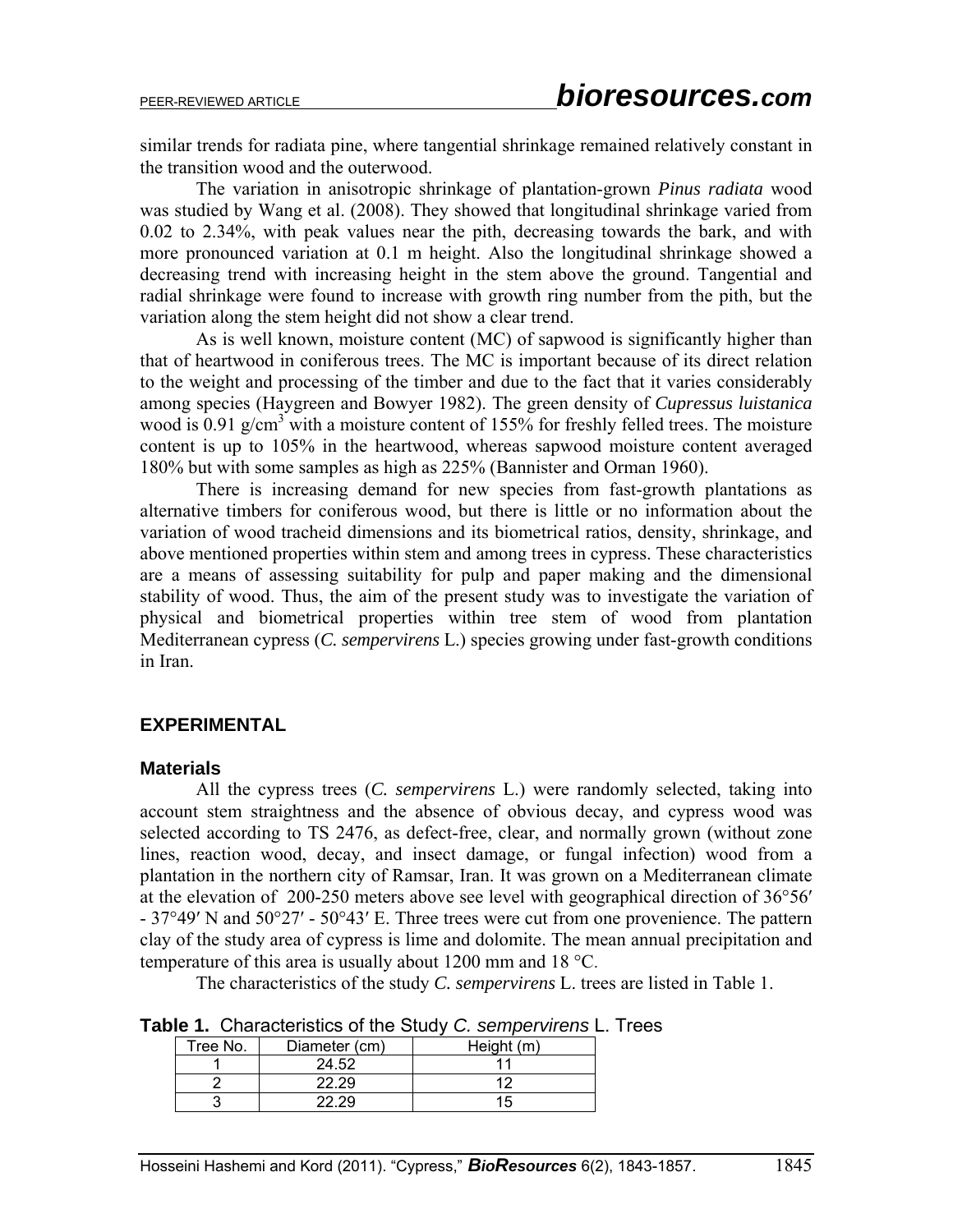#### **Preparation of Test Samples**

In each tree, sample discs of 30 cm length were taken from three height levels, at 5%, 25%, and 50% of the total tree height. Rough boards at 25 mm thickness were radially sawn in the four direction of radius. Then test specimens were cut from these rough boards (Fig. 1) having dimensions of  $20 \times 20 \times 20$  mm according to ASTM D143-94 and used for measuring the oven-dry and basic density, longitudinal, radial, tangential, and volume shrinkage, maximum moisture content, and porosity.



Specimens were randomly used in our experiments. From each sample disc in each tree, 5 specimens in 5% of height level, 4 specimens in 25% of height level, and 3 specimens in 50% of height level were collected randomly, depending on the tree diameter at the three height levels of the stem. In sum, 12 (5 + 4 + 3) cubic pieces (20  $\times$  $20 \times 20$  mm) were selected from each tree, and three discs randomly from the pith to the bark and finally were tested.

The specimens were soaked in distilled water for 72 h to ensure that their moisture content was above the fiber saturation point. Then the dimensions in all three principal directions were measured with a digital caliper to the nearest 0.001 mm. Specimens were weighed to the nearest 0.001 g for saturated weight, and the saturated volume was calculated based on these dimension measurements. Finally, the samples were oven dried at  $103 \pm 2$  °C to 0% moisture content. After cooling in desiccators, the oven-dry weights of the specimens were measured. The values of the wood oven-dry and basic density, maximum moisture content, porosity and longitudinal, radial, tangential, and volume shrinkage in percentage were calculated using the following equations,

$$
MC \ (max) = [(M_S - M_O) \div M_O] \times 100 \tag{1}
$$

where *MC* (*max*) is the maximum moisture content,  $M<sub>O</sub>$  is the oven dried weight, and  $M<sub>S</sub>$ is the saturated weight of specimen.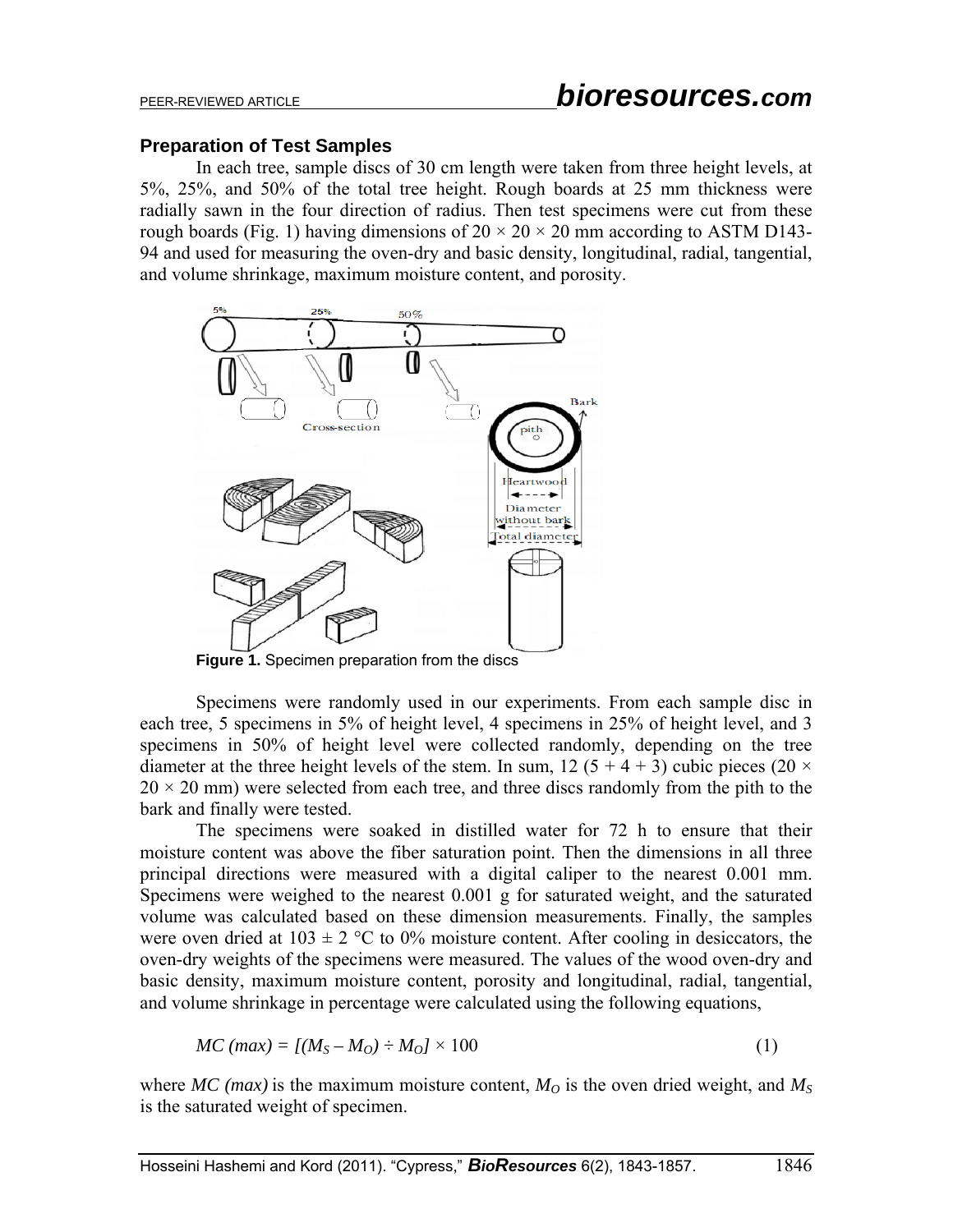$$
D_O = (M_O \div V_O) \times 100 \tag{2}
$$

where  $D_0$ ,  $M_0$ , and  $V_0$  are the oven dried density, weight and volume of specimen respectively,

$$
D_B = (M_O \div V_S) \times 100 \tag{3}
$$

where  $D_B$  is the basic density,  $M_O$  is the oven dried weight and  $V_S$  is the saturated volume of specimen,

$$
C = (1 - 0.67 D0) \times 100
$$
 (4)

where *C* is the porosity,  $D<sub>O</sub>$  is the oven-dry density, and

$$
B_L = [(L_S - L_O)/L_S] \times 100
$$
  
\n
$$
B_R = [(R_S - R_O)/R_S] \times 100
$$
  
\n
$$
B_T = [(T_S - T_O)/T_S] \times 100
$$
  
\n
$$
B_V = [(V_S - V_O)/V_S] \times 100
$$
\n(5)

where  $B_L$ ,  $B_R$ ,  $B_T$ , and  $B_V$  are the longitudinal, radial, tangential, and volume shrinkage,  $L_0$ ,  $R_0$ ,  $T_0$ , and  $V_0$  are the oven dried dimensions, and  $L_s$ ,  $R_s$ ,  $T_s$ , and  $V_s$  are the saturated dimensions.

From each sample disc in each tree, 10 specimens  $(2 \times 2 \times 10 \text{ mm})$  in 5% of height level, 10 specimens in 25% of height level, and 10 specimens in 50% of height level were collected randomly, depending on the tree diameter at the three height levels of the stem, where distance of between selected samples decreased with increasing height in the stem above the ground. In sum, 30 (10 + 10 + 10) splinter pieces (2  $\times$  2  $\times$  10 mm) were selected from each tree, and three discs were taken randomly from the pith to the bark and finally were tested.

Samples for tracheid dimensions measurements were macerated in a mixture (1:1) of 30% of hydrogen peroxide and glacial acetic acid in a 64 ºC oven for 24 hours (Franklin 1964 modified method in order to lessen the reduction in tracheid length).

After maceration samples were washed with distilled water, and the  $2 \times 2 \times 10$ mm splinters were shaken gently in the distilled water until the individual tracheids of the wood were separated. From each splinter 2 slides were prepared and 10 whole tracheids on each slide were measured. Each slide was projected on an Olympus research microscope using a 1  $\times$  eyepiece and 4  $\times$  objective lens for tracheid length and at a 10  $\times$ objective lens for cross-sectional dimension. First the image of each tracheid was calibrated on monitor board with screw micrometer, and tracheid dimensions were determined with special plastic slide rule. The special transfer ratio was determined on the basis of microscope magnification and monitor magnification with a special microscope slide and on the monitor board. Then, the mean of tracheid length raw data (mm) was multiplied with a 5.3844153/1000 transfer ratio, and the mean of crosssectional dimension raw data (um) was multiplied with a 2.1428571 transfer ratio.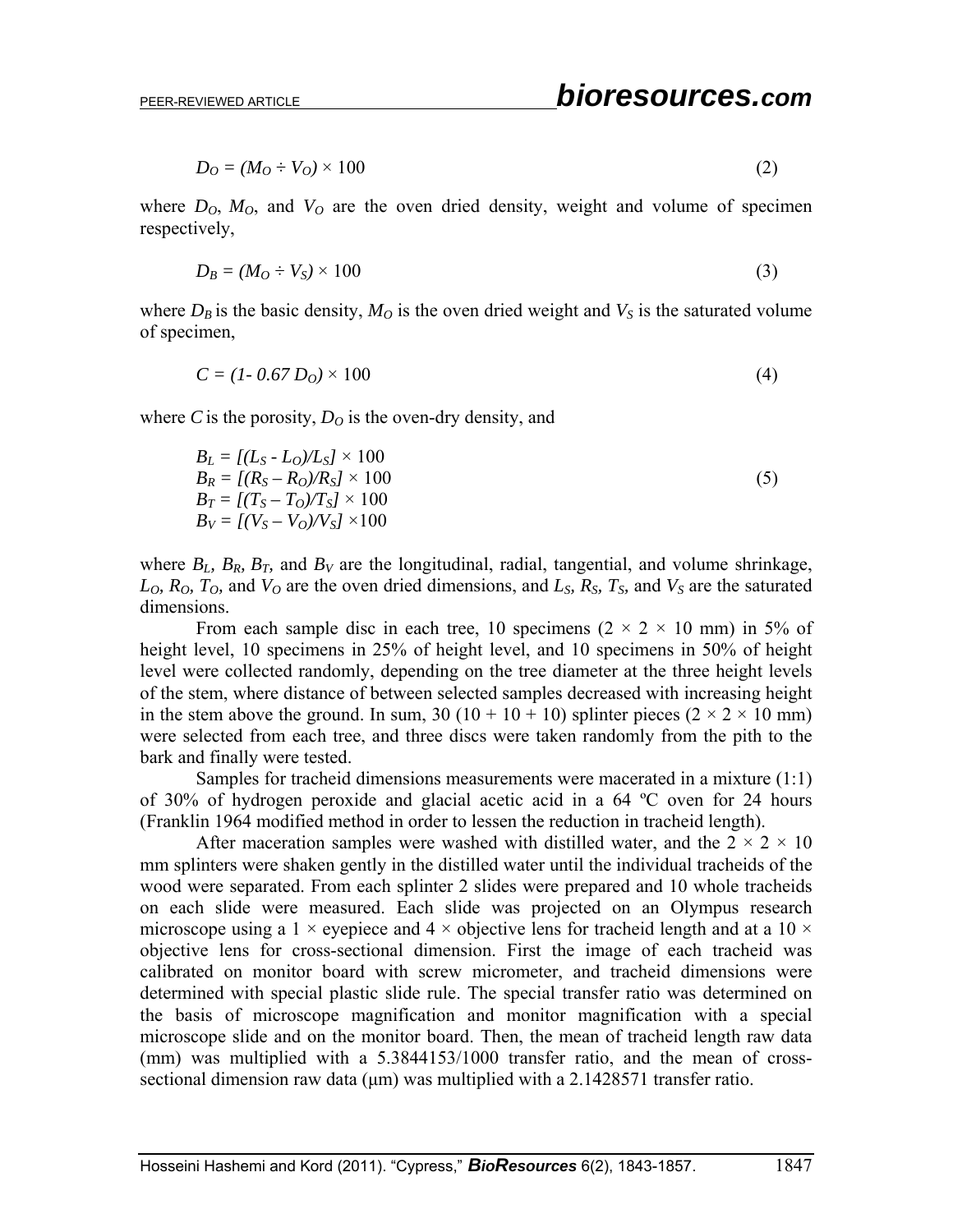The biometrical ratios such as slenderness ratio  $(S_R)$ , flexibility ratio  $(F_R)$ , and Runkel ratio  $(R_R)$  of tracheids were calculated as follows (Ogbonnaya et al. 1997),

$$
S_R = \frac{T_L}{T_D}
$$
  
\n
$$
F_R = \frac{T_{LD}}{T_D} \times 100
$$
  
\n
$$
R_R = \frac{2T_{WT}}{T_{LD}} \times 100
$$
\n(6)

where  $T_L$ ,  $T_D$ ,  $T_{LD}$ , and  $2T_{WT}$  are the tracheid length, tracheid diameter, tracheid lumen diameter, and tracheid two-wall thickness, respectively.

### **Statistical Analysis**

Statistical analysis was conducted using the SPSS program in conjunction with analysis of variance (ANOVA). Duncan's multiple range test (DMRT) was used to test statistical significance at the  $\alpha$  = 0.05 level.

## **RESULTS AND DISCUSSION**

### **Within-Tree Variation**

The results of ANOVA indicated that radial position at 5% and 25% of height level and height had significant effect and height had no significant effect on tracheid length of wood (P<0.05). The pattern of variation in tracheid length of wood, as a function of height in the stem, is shown in Table 2.

**Table 2.** Variation in Biometrical and Physical Properties of Wood in Longitudinal Direction at Different Height Levels within the Stem of *C. sempervirens* L.

| Height<br>Levels<br>of Total<br>Tree | $T_{L}$         | $\tau_{\scriptscriptstyle\mathcal{D}}$ | $\mathcal{T}_{LD}$ | $2T_{WT}$        | $\mathsf{S}_{\mathsf{R}}$ | $F_R$            | $R_R$             | $D_{\rm O}$  | $D_B$             | $B_L$              | $B_{R}$           | $B_T$             | $B_V$              | <b>MC</b><br>(max) | C             |
|--------------------------------------|-----------------|----------------------------------------|--------------------|------------------|---------------------------|------------------|-------------------|--------------|-------------------|--------------------|-------------------|-------------------|--------------------|--------------------|---------------|
| 50%                                  | 4.8<br>a<br>0.9 | 61.7<br>a<br>9.0                       | 42.6<br>a<br>7.0   | 19.1<br>а<br>2.6 | 78.8<br>a<br>12.9         | 69.0<br>a<br>2.6 | 45.2<br>a<br>5.7  | 0.45<br>0.03 | 0.41<br>a<br>0.02 | 0.44<br>a<br>0.35  | 3.03<br>a<br>0.50 | 5.83<br>a<br>0.93 | 8.99<br>a<br>1.14  | 155.62<br>12.31    | 69.99<br>1.83 |
| 25%                                  | 4.9<br>a<br>1.2 | 63.2<br>a<br>10.8                      | 44.2<br>a<br>9.5   | 19.1<br>a<br>2.0 | 77.4<br>a<br>11.9         | 69.4<br>a<br>3.7 | 44.6<br>a<br>7.8  | 0.47<br>0.03 | 0.42<br>a<br>0.02 | 0.56<br>ab<br>0.38 | 3.11<br>a<br>0.60 | 6.08<br>a<br>0.76 | 9.51<br>ab<br>0.98 | 145.69<br>11.70    | 68.87<br>1.81 |
| 5%                                   | 5.0<br>a<br>1.2 | 64.7<br>13.3                           | 44.7<br>a<br>11.3  | 20.0<br>a<br>3.4 | 77.6<br>a<br>12.7         | 68.5<br>5.2      | 46.9<br>a<br>12.1 | 0.50<br>0.03 | 0.45<br>b<br>0.02 | 0.96<br>0.70       | 3.24<br>a<br>0.69 | 6.12<br>а<br>.24  | 10.17<br>b<br>.04  | 133.33<br>13.53    | 66.69<br>1.86 |

Values are mean ± standard deviation. Results with different letters are significantly different (Duncan's test).  $T_L$ ,  $T_D$ ,  $T_{LD}$ ,  $T_{WT}$ ,  $S_R$ ,  $F_R$ ,  $R_R$ ,  $D_O$ ,  $D_B$ ,  $B_L$ ,  $B_R$ ,  $B_T$ ,  $B_V$ ,  $MC$  (max), and *C* are mean tracheid length (mm), tracheid diameter (μm), tracheid lumen diameter (μm), tracheid wall thickness (um), slenderness ratio, flexibility ratio (%), Runkel ratio (%), oven-dry (gr/cm<sup>3</sup>) and basic density (g/cm<sup>3</sup>), longitudinal (%), radial (%), tangential (%), and volume (%) shrinkage, maximum moisture content (%), and porosity (%) respectively.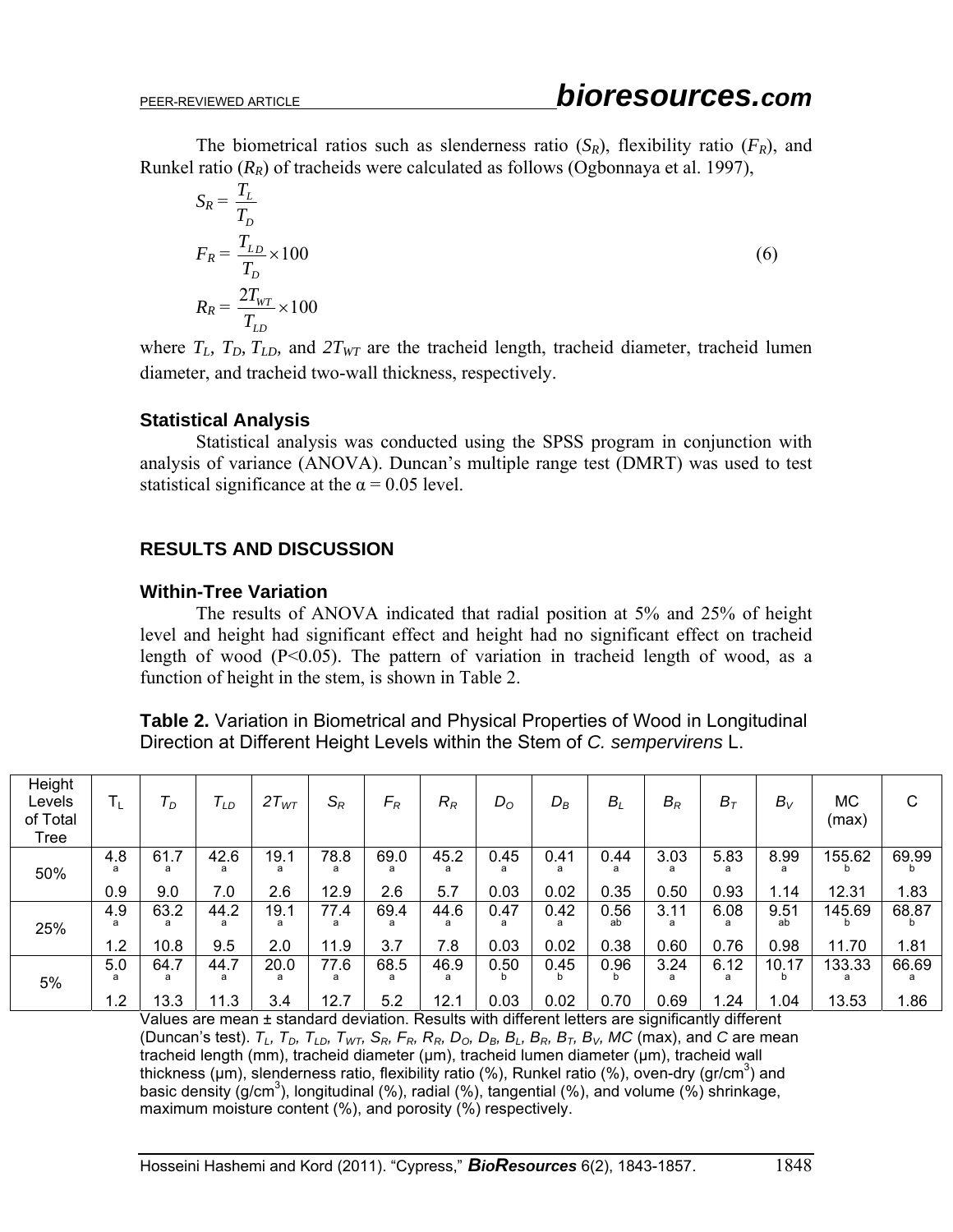Within-tree tracheid length of wood at each height level decreased from the base upwards; however, tracheid length of *C. sempervirens* L. wood was the highest at 5% of total tree height. Within the samples, at the same height level, tracheid length of wood increased from the pith to the bark (Table 3).

**Table 3.** Variation in Biometrical Property of Wood in Radius and Longitudinal Directions, According to Stem Height and Samples from the Pith to the Bark in *C. sempervirens* L.

| <b>Height Levels</b><br>of Total Tree | Samples from the Pith to the Bark |                    |                     |                       |                    |                       |                     |                    |                    |                    |
|---------------------------------------|-----------------------------------|--------------------|---------------------|-----------------------|--------------------|-----------------------|---------------------|--------------------|--------------------|--------------------|
| $T_L$ (mm)                            | 1                                 | $\overline{2}$     | $\overline{\omega}$ | 4                     | $\overline{5}$     | $\overline{6}$        | $\overline{7}$      | 8                  | 9                  | 10                 |
| 50%                                   | 4.5 <sup>a</sup>                  | 4.2 <sup>a</sup>   | 4.2 <sup>a</sup>    | 4.7 <sup>a</sup>      | 4.2 <sup>a</sup>   | 4.6 <sup>a</sup>      | 4.9 <sup>a</sup>    | 5.5 <sup>a</sup>   | 5.7 <sup>a</sup>   | 5.8 <sup>a</sup>   |
|                                       | 1.2                               | 0.9                | 0.7                 | 0.4                   | 1.0                | 0.7                   | 0.5                 | 0.6                | 1.4                | 1.0                |
| 25%                                   | 4.1 <sup>ab</sup>                 | 3.9 <sup>a</sup>   | 4.3 <sup>ab</sup>   | ab<br>4.8             | 5.0 <sup>ab</sup>  | 4.8 <sup>ab</sup>     | 5.1 <sup>ab</sup>   | 4.8 <sup>ab</sup>  | 6.1 <sup>ab</sup>  | 6.3 <sup>b</sup>   |
|                                       | 1.2                               | 1.2                | 0.7                 | 1.4                   | $0.9\,$            | 0.6                   | 1.8                 | 0.6                | 0.7                | 1.7                |
| 5%                                    | 3.4 <sup>a</sup>                  | 4.2 <sup>ab</sup>  | 4.2 <sup>ab</sup>   | 5.2 <sup>ab</sup>     | 5.2 <sup>ab</sup>  | $5.4$ <sup>ab</sup>   | $5.4$ <sup>ab</sup> | 5.6 <sup>b</sup>   | 5.2 <sup>ab</sup>  | 6.1 <sup>b</sup>   |
|                                       | 1.3                               | 1.2                | 0.3                 | 0.4                   | 1.3                | 1.2                   | 0.7                 | 0.9                | 1.3                | 1.3                |
| $T_D$ (µm)                            | $\overline{1}$                    | $\overline{2}$     | $\overline{3}$      | $\overline{4}$        | $\overline{5}$     | $\overline{6}$        | $\overline{7}$      | $\overline{8}$     | $\overline{9}$     | 10                 |
| 50%                                   | 66.9 <sup>a</sup>                 | 61.9 <sup>a</sup>  | 59.2 <sup>a</sup>   | 59.9 <sup>a</sup>     | 60.8 <sup>a</sup>  | 60.9 <sup>a</sup>     | 64.2 <sup>a</sup>   | 60.9 <sup>a</sup>  | 62.1 <sup>a</sup>  | 60.1 <sup>a</sup>  |
|                                       | 17.2                              | 13.2               | 12.2                | 3.3                   | 7.5                | 9.0                   | 7.6                 | 5.5                | 13.2               | 8.9                |
| 25%                                   | 64.3 <sup>a</sup>                 | $58.4^{a}$         | 63.3 <sup>a</sup>   | 61.1 <sup>a</sup>     | 66.9 <sup>a</sup>  | $58.1^{a}$            | 56.3 <sup>a</sup>   | $59.4^{a}$         | 70.1 <sup>a</sup>  | 74.6 <sup>a</sup>  |
|                                       | 7.2                               | 14.0               | 7.6                 | 16.2                  | 10.1               | 6.3                   | 8.5                 | 5.0                | 12.4               | 16.0               |
| 5%                                    | $49.5^{a}$                        | 58.1 <sup>a</sup>  | 63.6 <sup>a</sup>   | 67.1 <sup>a</sup>     | 68.2 <sup>a</sup>  | $68.4^{a}$            | 65.9 <sup>a</sup>   | 62.1 <sup>a</sup>  | 70.6 <sup>a</sup>  | 73.7 <sup>a</sup>  |
|                                       | 15.8                              | 9.2                | 11.4                | 9.5                   | 14.2               | 23.5                  | 8.8                 | 4.7                | 16.4               | 15.0               |
| $T_{LD}(\mu m)$                       | $\mathbf{1}$                      | $\overline{2}$     | $\overline{3}$      | $\overline{4}$        | $\overline{5}$     | $\overline{6}$        | $\overline{7}$      | $\overline{8}$     | $\overline{9}$     | 10                 |
| 50%                                   | $47.7^{a}$                        | 42.1 <sup>a</sup>  | 40.5 <sup>a</sup>   | $40.9^{a}$            | $42.5^{a}$         | 42.6 <sup>a</sup>     | $44.4^{a}$          | 41.9 <sup>a</sup>  | 42.6 <sup>a</sup>  | 40.9 <sup>a</sup>  |
|                                       | 12.6                              | 8.5                | 8.5                 | 2.1                   | 4.6                | 7.8                   | 5.4                 | 4.5                | 11.6               | 8.6                |
| 25%                                   | 45.6 <sup>a</sup>                 | 40.9 <sup>a</sup>  | $45.1^{a}$          | 42.5 <sup>a</sup>     | 46.9 <sup>a</sup>  | $39.4^{a}$            | 38.5 <sup>a</sup>   | 39.8 <sup>a</sup>  | 49.9 <sup>a</sup>  | 53.0 <sup>a</sup>  |
|                                       | 6.0                               | 13.2               | 6.8                 | 13.7                  | 10.6               | 6.1                   | 8.5                 | 2.8                | 12.3               | 13.3               |
| 5%                                    | 31.6 <sup>a</sup>                 | 39.6 <sup>a</sup>  | 43.7 <sup>a</sup>   | 46.2 <sup>a</sup>     | 49.6 <sup>a</sup>  | $48.1^{a}$            | 45.3 <sup>a</sup>   | 43.6 <sup>a</sup>  | 49.9 <sup>a</sup>  | 49.6 <sup>a</sup>  |
|                                       | 14.6                              | 6.6                | 10.0                | 8.2                   | 13.0               | 21.1                  | 5.3                 | 4.7                | 13.5               | 12.3               |
| $2T_{WT}$ (µm)                        | $\mathbf{1}$                      | $\overline{2}$     | $\overline{3}$      | $\overline{4}$        | $\overline{5}$     | $\overline{6}$        | $\overline{7}$      | $\overline{8}$     | $\overline{9}$     | 10                 |
| 50%                                   | a<br>19.1                         | 19.8 <sup>a</sup>  | 18.7 <sup>a</sup>   | 18.9 <sup>a</sup>     | 18.3 <sup>a</sup>  | 18.3 <sup>a</sup>     | 19.8 <sup>a</sup>   | 19.0 <sup>a</sup>  | 19.4 <sup>a</sup>  | 19.2 <sup>a</sup>  |
|                                       | 4.6                               | 4.7                | 3.7                 | 1.8                   | 3.3                | 1.2                   | 3.1                 | 3.4                | 1.6                | 1.1                |
| 25%                                   | 18.7 <sup>ab</sup>                | $17.4^{a}$         | $18.1^{ab}$         | 18.6 <sup>ab</sup>    | 20.0 <sup>ab</sup> | 18.7 <sup>ab</sup>    | 17.8 <sup>a</sup>   | 19.6 <sup>ab</sup> | 20.2 <sup>ab</sup> | 21.6 <sup>b</sup>  |
|                                       | 1.3                               | 0.9                | 0.9                 | 2.5                   | 2.1                | 0.3                   | 0.0                 | 3.3                | 2.0                | 2.9                |
| 5%                                    | 17.9 <sup>a</sup>                 | 18.5 <sup>a</sup>  | 19.9 <sup>a</sup>   | 20.9 <sup>a</sup>     | 18.6 <sup>a</sup>  | 20.3 <sup>a</sup>     | 20.6 <sup>a</sup>   | 18.5 <sup>a</sup>  | 20.7 <sup>a</sup>  | 24.1 <sup>a</sup>  |
|                                       | 2.3                               | 3.0                | 1.9                 | 4.7                   | 1.6                | 2.4                   | 3.8                 | 0.1                | 2.9                | 7.0                |
| $S_R$                                 | $\overline{1}$                    | $\overline{2}$     | $\overline{3}$      | $\overline{4}$        | 5                  | $\overline{6}$        | $\overline{7}$      | $\overline{8}$     | $\overline{9}$     | 10                 |
| 50%                                   | 67.7 <sup>a</sup>                 | $68.4^{a}$         | 72.4 <sup>a</sup>   | 78.8 <sup>ab</sup>    | 68.8 <sup>a</sup>  | $75.1^{ab}$           | 76.9 <sup>ab</sup>  | 90.9 <sup>bc</sup> | 92.0 <sup>bc</sup> | 96.8 <sup>c</sup>  |
|                                       | 1.0                               | 3.9                | 10.5                | 8.1                   | 7.4                | 6.0                   | 12.6                | 18.8               | 5.3                | 6.0                |
| 25%                                   | 63.6 <sup>a</sup>                 | 66.8 <sup>ab</sup> | 68.3 <sup>ab</sup>  | $78.5$ <sup>abc</sup> | $73.9$ abc         | $82.3$ <sup>abc</sup> | 88.4 <sup>c</sup>   | $80.2$ abc         | 88.3 <sup>c</sup>  | 83.6 <sup>bc</sup> |
|                                       | 11.3                              | 3.8                | 3.1                 | 4.1                   | 2.9                | 5.3                   | 20.0                | 7.7                | 16.5               | 6.9                |
| 5%                                    | 68.9 <sup>a</sup>                 | 71.2 <sup>a</sup>  | 68.1 <sup>a</sup>   | 78.9 <sup>a</sup>     | 76.7 <sup>a</sup>  | $83.4^{a}$            | $82.2^{a}$          | 90.1 <sup>a</sup>  | $74.3^{a}$         | 82.1 <sup>a</sup>  |
|                                       | 3.1                               | 9.0                | 14.0                | 12.4                  | 20.2               | 25.5                  | 8.1                 | 8.4                | 5.9                | 1.1                |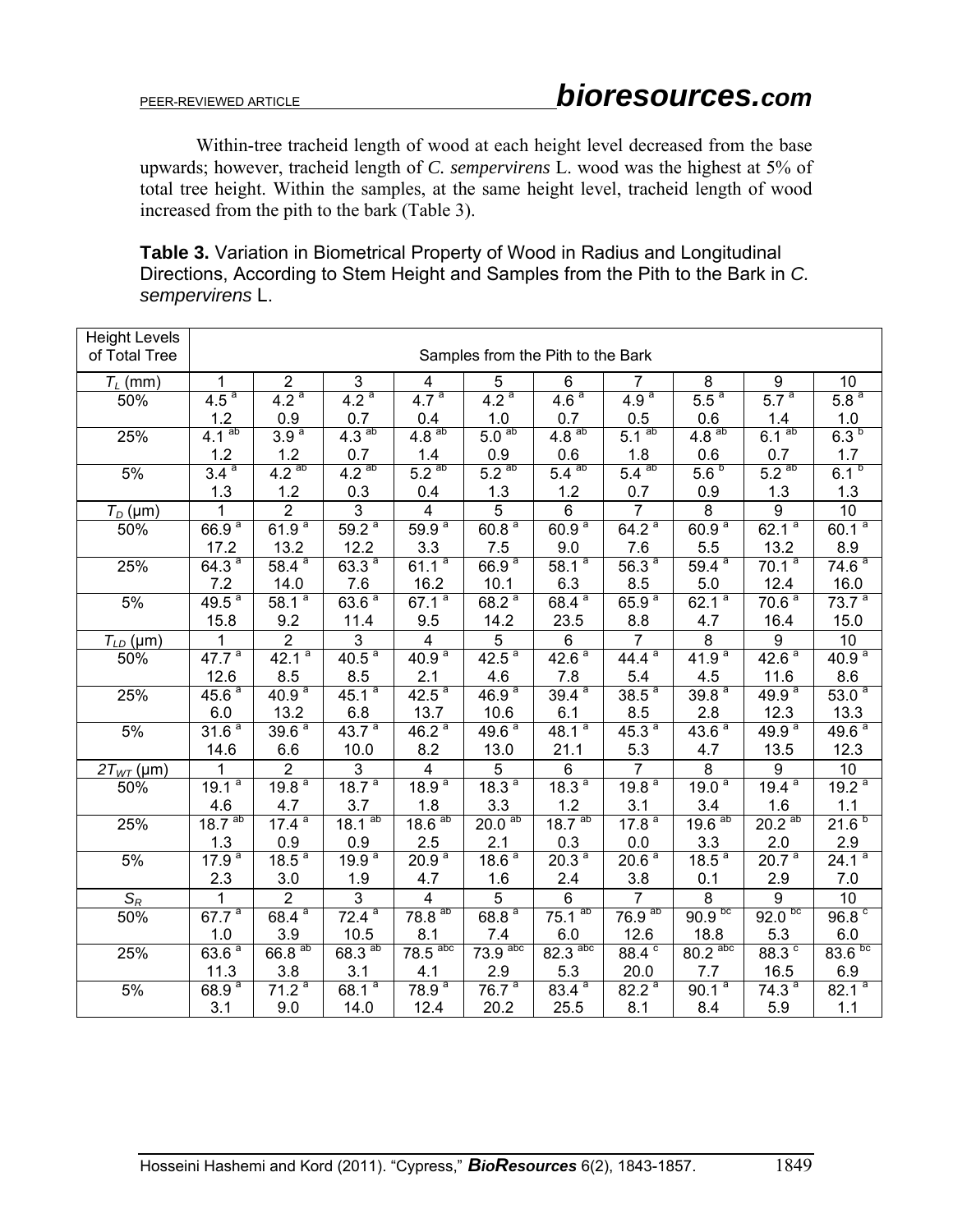**Table 3 (continued).** Variation in Biometrical Property of Wood in Radius and Longitudinal Directions, According to Stem Height and Samples from the Pith to the Bark in *C. sempervirens* L.

| <b>Height Levels</b> |                                   |                   |                   |                                  |                   |                       |                                  |                   |                       |                   |  |
|----------------------|-----------------------------------|-------------------|-------------------|----------------------------------|-------------------|-----------------------|----------------------------------|-------------------|-----------------------|-------------------|--|
| of Total Tree        | Samples from the Pith to the Bark |                   |                   |                                  |                   |                       |                                  |                   |                       |                   |  |
| $F_R$ (%)            |                                   | 2                 | 3                 | 4                                | 5                 | 6                     |                                  | 8                 | 9                     | 10                |  |
| 50%                  | 71.3 <sup>a</sup>                 | а<br>68.1         | а<br>68.4         | $68.4^{a}$                       | 70.0 <sup>a</sup> | $69.7^{a}$            | $69.2^{a}$                       | 68.8 <sup>a</sup> | $68.2^{\overline{a}}$ | 67.6 <sup>a</sup> |  |
|                      | 0.8                               | 0.7               | 0.8               | 1.8                              | 2.3               | 2.8                   | 2.8                              | 4.4               | 3.8                   | 4.9               |  |
| 25%                  | 70.8 <sup>a</sup>                 | $69.3^{a}$        | 71.2 <sup>a</sup> | $68.\overline{9}^{\overline{a}}$ | 69.6 <sup>a</sup> | $67.\overline{6}^{a}$ | 67.9 <sup>a</sup>                | $67.1^{a}$        | 70.7 <sup>a</sup>     | 70.7 <sup>a</sup> |  |
|                      | 1.4                               | 5.5               | 2.0               | 3.9                              | 6.0               | 2.9                   | 5.1                              | 3.4               | 5.1                   | 2.6               |  |
| 5%                   | 62.3 $a$                          | $68.1^{a}$        | 68.3 <sup>a</sup> | $68.9^{a}$                       | 72.2 <sup>a</sup> | 68.8 <sup>a</sup>     | $68.8^{a}$                       | $70.1^{a}$        | 70.2 <sup>a</sup>     | 67.1 <sup>a</sup> |  |
|                      | 8.9                               | 2.0               | 3.5               | 5.8                              | 4.3               | 7.0                   | 2.4                              | 2.3               | 3.2                   | 8.8               |  |
| $R_R$ (%)            |                                   | $\overline{2}$    | 3                 | 4                                | 5                 | 6                     | 7                                | 8                 | 9                     | 10                |  |
| 50%                  | $40.3^{a}$                        | $46.7^{a}$        | 46.3 <sup>a</sup> | $46.3^{a}$                       | 42.9 <sup>a</sup> | 43.6 <sup>a</sup>     | $44.7^{a}$                       | $45.7^{a}$        | 47.0 $a$              | 48.5 <sup>a</sup> |  |
|                      | 1.7                               | 1.5               | 1.7               | 3.8                              | 4.6               | 5.8                   | 5.8                              | 9.3               | 7.9                   | 11.3              |  |
| 25%                  | 41.3 <sup>a</sup>                 | 45.0 <sup>a</sup> | 40.6 <sup>a</sup> | $45.4^{a}$                       | а<br>44.4         | 48.2 <sup>a</sup>     | $47.9^{a}$                       | $49.4^{a}$        | 41.9 $a$              | 41.5 <sup>a</sup> |  |
|                      | 2.9                               | 11.2              | 3.9               | 8.2                              | 13.1              | 6.2                   | 11.4                             | 7.8               | 10.1                  | 5.2               |  |
| 5%                   | $62.\overline{7}^{\ a}$           | 47.0 <sup>a</sup> | 46.6 <sup>a</sup> | $45.9^{\overline{a}}$            | 38.8 <sup>a</sup> | 46.4 <sup>a</sup>     | $45.\overline{4}^{\overline{a}}$ | 42.7 $a$          | 42.8 $a$              | 50.8 <sup>a</sup> |  |
|                      | 22.9                              | 4.2               | 7.3               | 12.7                             | 8.5               | 14.7                  | 5.2                              | 4.6               | 6.7                   | 20.5              |  |

Values are mean ± standard deviation. Results with different letters are significantly different (Duncan's test). *TL, TD, TLD, TWT, SR, FR*, and *RR*, are mean tracheid length, tracheid diameter, tracheid lumen diameter, tracheid wall thickness, slenderness ratio, flexibility ratio, and Runkel ratio, respectively.

The results of ANOVA indicated that radial position and height had no significant effect on tracheid diameter and lumen diameter of wood  $(P<0.05)$ . The pattern of variation in tracheid diameter and lumen diameter of wood, as a function of height in the stem, is shown in Table 2.

Within-tree tracheid diameter and lumen diameter of wood at each height level decreased from the base upwards; however, tracheid diameter and lumen diameter of *C. sempervirens* L. wood was the highest at 5% of total tree height. Within the samples, at the same height level, tracheid diameter and lumen diameter of wood increased from the pith to the bark, with the exception of the 50% of height level (Table 3).

The ANOVA results also indicated that radial position had significant effect on tracheid wall thickness of wood at the 25% of height level (P<0.05), but height had no significant effect on tracheid wall thickness of wood. The pattern of variation in tracheid wall thickness of wood, as a function of height in the stem, is shown in Table 2.

Within-tree tracheid wall thickness of wood at each height level decreased from the base upwards; however, tracheid wall thickness of *C. sempervirens* L. wood was the highest at 5% of total tree height. Within the samples, at the same height level, tracheid wall thickness of wood decreased from the pith to the bark, with the exception of 50% of height level (Table 3).

The ANOVA results indicated that radial position at 25% and 50% of height level had significant effect and height had no significant effect on slenderness ratio of tracheid (P<0.05). The pattern of variation in slenderness ratio of tracheid, as a function of height in the stem, is shown in Table 2.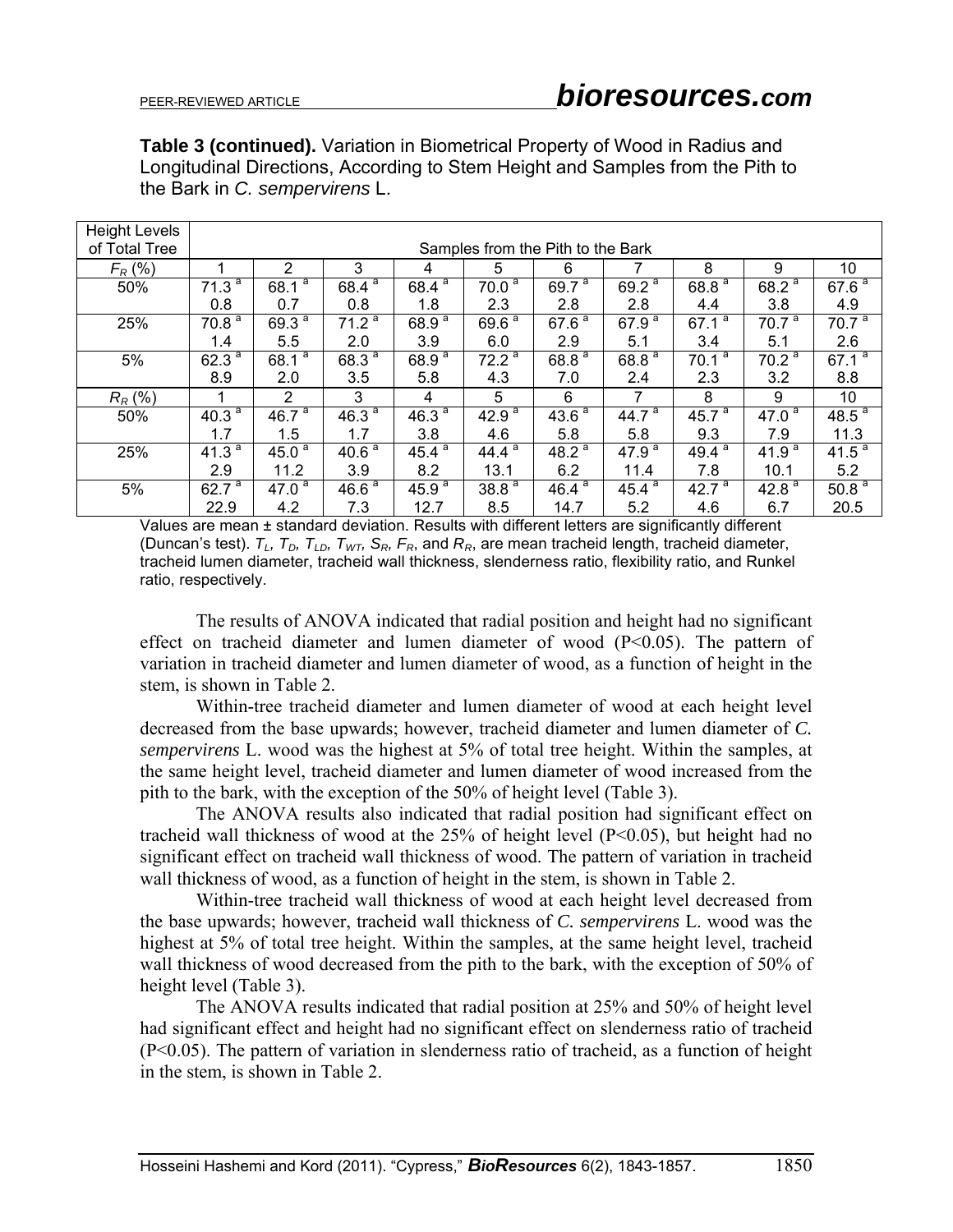Within-tree slenderness ratio of tracheid at each height level increased from the base upwards; however, slenderness ratio of *C. sempervirens* L. tracheid was the highest at 50% of total tree height. Within the samples, at the same height level, slenderness ratio of tracheid increased from the pith to the bark (Table 3).

The results of ANOVA indicated that radial position and height had no significant effect on flexibility and Runkell ratio of tracheid (P<0.05). The pattern of variation in flexibility and Runkell ratio of tracheid, as a function of height in the stem, is shown in Table 2.

Within-tree flexibility and Runkell ratio of tracheid at each height level increased and decreased from the base upwards respectively; however, flexibility and Runkell ratio of *C. sempervirens* L. tracheid were the highest at 5% of total tree height. Within the samples, at the same height level, flexibility and Runkell ratio of tracheid increased from the pith to the bark at 5% and 50% of height level, respectively (Table 3).

The results of ANOVA indicated that height had significant effect and radial position had no significant effect on oven-dry and basic density of wood (P<0.05). The pattern of variation in oven-dry and basic density of wood, as a function of height in the stem, is shown in Table 2.

Within-tree dry and basic density of wood at each height level decreased from the base upwards; however, oven-dry and basic density of *C. sempervirens* L. wood was the highest at 5% of total tree height. Within the samples, at the same height level, oven-dry and basic density of wood increased from the pith to the bark (Table 4).

ANOVA showed that the radial position and height had significant effects on longitudinal shrinkage ( $P < 0.05$ ). The pattern of variation in longitudinal shrinkage, as a function of the height in the stem, is shown in Table 2. Within-tree longitudinal shrinkage at each height level decreased along the stem, from the base upwards; however, wood longitudinal shrinkage was the highest at 5% of total tree height.

As shown in Table 4, within the samples, at the same height levels, longitudinal shrinkage decreased from the pith outwards.

ANOVA showed that the radial position had significant effects on tangential, volume at total height level, and radial shrinkage at 5% and 25% of height level ( $P \leq$ 0.05). The pattern of variation in radial, tangential, and volume shrinkage, as a function of the height in the stem, is shown in Table 2. Within-tree radial, tangential, and volume shrinkage at each height level decreased along the stem, from the base upwards; however, wood radial, tangential, and volume shrinkage was the highest at 5% of total tree height. Also height had no significant effects on radial and tangential shrinkage, but had significant effects on volume shrinkage.

As shown in Table 4, within the samples, at the same height levels, radial, tangential, and volume shrinkage increased from the pith outwards. ANOVA indicated that radial position had no significant effect and height position had significant effect on maximum moisture content  $(P<0.05)$ . The pattern of variation in maximum moisture content, as a function of height in the stem, is shown in Table 2. Within-tree maximum moisture content at each height level increased from the base upwards; however, for *C. sempervirens* L. the maximum moisture content was highest at 50% of total tree height. Within the samples, at the same height level maximum moisture content increased from the pith to the bark exceptionally 5% of height level (Table 4).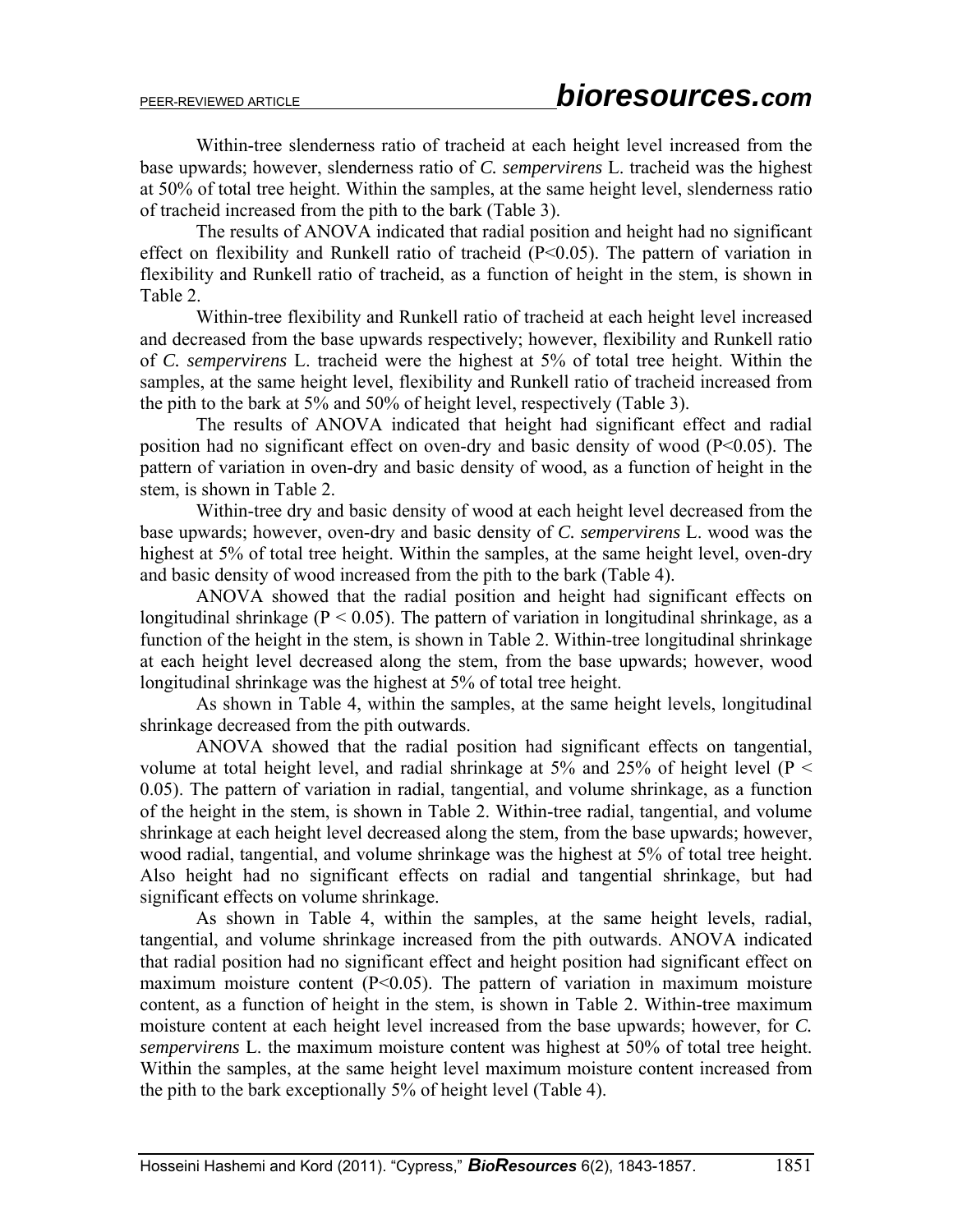**Table 4.** Variation in Physical Property of Wood in Radius and Longitudinal Directions, According to Stem Height and Samples from the Pith to the Bark in *C. sempervirens* L.

| <b>Height Levels</b><br>of Total Tree | Samples from the Pith to the Bark |                             |                                     |                                      |                            |  |  |  |  |  |  |
|---------------------------------------|-----------------------------------|-----------------------------|-------------------------------------|--------------------------------------|----------------------------|--|--|--|--|--|--|
| $D_{\rm O}$ (g/cm <sup>3</sup> )      | $\mathbf{1}$                      | $\overline{2}$              | 3                                   | 4                                    | 5                          |  |  |  |  |  |  |
| 50%                                   | $0.44$ <sup>a</sup> $0.03$        | $0.45$ <sup>a</sup> $0.03$  | $0.46$ <sup>a</sup> $0.04$          |                                      |                            |  |  |  |  |  |  |
| 25%                                   | $0.45$ <sup>a</sup> $0.02$        | $0.47$ <sup>a</sup> $0.04$  | $0.47$ <sup>a</sup> $0.02$          | $0.48a$ 0.03                         |                            |  |  |  |  |  |  |
| $5\%$                                 | $0.50$ <sup>a</sup> $0.01$        | $0.50$ <sup>a</sup> $0.02$  | $0.49$ <sup>a</sup> $0.05$          | $0.49$ <sup>a</sup> $0.02$           | $0.51$ <sup>a</sup> $0.04$ |  |  |  |  |  |  |
| $D_B$ (g/cm <sup>3</sup> )            | $\mathbf{1}$                      | $\overline{2}$              | $\mathbf{3}$                        | $\overline{4}$                       | $\sqrt{5}$                 |  |  |  |  |  |  |
| 50%                                   | $0.41$ <sup>a</sup> $0.03$        | $0.41$ <sup>a</sup> $0.02$  | $0.41$ <sup>a</sup> $0.03$          |                                      |                            |  |  |  |  |  |  |
| 25%                                   | $\overline{0.41}^{\text{a}} 0.02$ | $0.42$ <sup>a</sup> $0.04$  | $\overline{0.43}$ <sup>a</sup> 0.02 | $0.43$ <sup>a</sup> $0.03$           |                            |  |  |  |  |  |  |
| 5%                                    | $0.45^{\text{a}} 0.01$            | $0.46$ <sup>a</sup> $0.02$  | $0.44$ <sup>a</sup> $0.04$          | $0.44$ <sup>a</sup> $0.02$           | 0.46 <sup>a</sup> 0.04     |  |  |  |  |  |  |
| $B_L$ (%)                             | $\overline{1}$                    | 2                           | $\mathbf{3}$                        | $\overline{4}$                       | 5                          |  |  |  |  |  |  |
| 50%                                   | $0.89^{b}$ 0.09                   | $0.28a$ 0.16                | $0.16a$ 0.12                        |                                      |                            |  |  |  |  |  |  |
| 25%                                   | $0.89\,^{\circ}$ 0.25             | $0.79^{bc}$ 0.20            | $0.39$ <sup>ab</sup> $0.39$         | $0.15^{\text{ a}} 0.00$              |                            |  |  |  |  |  |  |
| 5%                                    | $1.46^{b}$ 0.50                   | $1.80^{b}$ 0.31             | $0.69$ <sup>a</sup> $0.27$          | $0.45$ <sup>a</sup> $0.10$           | $0.23$ <sup>a</sup> $0.08$ |  |  |  |  |  |  |
| $B_R$ (%)                             | $\mathbf{1}$                      | $\overline{2}$              | $\mathbf{3}$                        | $\overline{4}$                       | 5                          |  |  |  |  |  |  |
| 50%                                   | $2.58a$ 0.43                      | $3.18a$ 0.38                | 3.33 <sup>a</sup> 0.46              |                                      |                            |  |  |  |  |  |  |
| 25%                                   | $2.55a$ 0.04                      | $2.89$ <sup>ab</sup> $0.38$ | 3.25 ab 0.78                        | $3.73^{b}$ 0.27                      |                            |  |  |  |  |  |  |
| 5%                                    | 2.71 <sup>a</sup>                 | 2.71 <sup>a</sup>           | $3.23$ <sup>ab</sup>                | $3.66$ <sup>ab</sup>                 | $3.88^{b}$                 |  |  |  |  |  |  |
|                                       | 0.84                              | 0.23                        | 0.55                                | 0.74                                 | 0.23                       |  |  |  |  |  |  |
| $B_T$ (%)                             | $\mathbf{1}$                      | $\overline{2}$              | $\overline{3}$                      | $\overline{4}$                       | 5                          |  |  |  |  |  |  |
| 50%                                   | 4.75 <sup>ª</sup> 0.69            | $6.35^{b}$ 0.59             | $6.39^{b}$ 0.18                     |                                      |                            |  |  |  |  |  |  |
| 25%                                   | $5.14^{a}$ 0.18                   | $6.05^{ab}$ 0.65            | $6.44^{b}$ 0.73                     | $6.70^{b}$ 0.32                      |                            |  |  |  |  |  |  |
| 5%                                    | 4.70 <sup>a</sup> 0.91            | 4.99 <sup>ª</sup> 0.65      | $6.71^{b}$ 0.85                     | $7.21^{b}$ 0.47                      | $7.01^{b}$ 0.46            |  |  |  |  |  |  |
| $B_V$ (%)                             | $\mathbf{1}$                      | $\overline{2}$              | $\mathbf{3}$                        | $\overline{4}$                       | 5                          |  |  |  |  |  |  |
| 50%                                   | $7.72^{a}$ 0.69                   | $9.60^{b}$ 0.91             | $9.63\,\frac{b}{0.57}$              |                                      |                            |  |  |  |  |  |  |
| 25%                                   | 8.39 <sup>ª</sup> 0.32            | 9.49 ab 0.85                | 9.85 ab 1.08                        | 10.29 b 0.57                         |                            |  |  |  |  |  |  |
| 5%                                    | $9.42^{ab}$ 1.04                  | 9.23 <sup>a</sup> 0.56      | 10.34 ab 1.22                       | 11.00 b 0.67                         | 10.84 ab 0.56              |  |  |  |  |  |  |
| $MC$ (max) $(\%)$                     | $\mathbf{1}$                      | $\overline{2}$              | $\mathbf{3}$                        | $\overline{4}$                       | 5                          |  |  |  |  |  |  |
| 50%                                   | 150.41 <sup>a</sup> 14.80         | 156.57 <sup>a</sup> 10.56   | 159.89 <sup>ª</sup> 14.35           |                                      |                            |  |  |  |  |  |  |
| 25%                                   | 145.11 <sup>a</sup> 7.77          | $143.64$ <sup>a</sup> 17.63 | 147.93 <sup>ª</sup> 11.51           | 146.08 <sup>ª</sup> 15.31            |                            |  |  |  |  |  |  |
| 5%                                    | 125.07 <sup>ª</sup> 6.80          | 123.73 <sup>ª</sup> 10.94   | 139.63 <sup>ª</sup> 18.62           | 143.17 <sup>ª</sup> 4.14             | 135.04 <sup>ª</sup> 1738   |  |  |  |  |  |  |
| C(% )                                 | $\mathbf{1}$                      | $\overline{2}$              | 3                                   | $\overline{\mathbf{4}}$              | 5                          |  |  |  |  |  |  |
| 50%                                   | 70.65 <sup>ª</sup> 1.76           | 69.99 <sup>ª</sup> 1.77     | 69.32 <sup>ª</sup> 2.41             |                                      |                            |  |  |  |  |  |  |
| 25%                                   | 69.99 <sup>ª</sup> 1.34           | 68.87 <sup>ª</sup> 2.53     | 68.65 <sup>ª</sup> 1.16             | 67.99 <sup>ª</sup> 2.31              |                            |  |  |  |  |  |  |
| 5%                                    | 66.87 <sup>ª</sup> 0.39           | 66.65 <sup>ª</sup> 1.33     | 67.09 <sup>ª</sup> 3.36             | $\overline{67.09}$ <sup>a</sup> 1.39 | 65.75 <sup>ª</sup> 2.69    |  |  |  |  |  |  |

Values are mean ± standard deviation. Results with different letters are significantly different (Duncan's test).  $D_0$ ,  $D_B$ ,  $B_L$ ,  $B_R$ ,  $B_T$ ,  $B_V$ , MC (max), and *C* are mean oven-dry and basic density, longitudinal, radial, tangential, and volume shrinkage, and maximum moisture content respectively.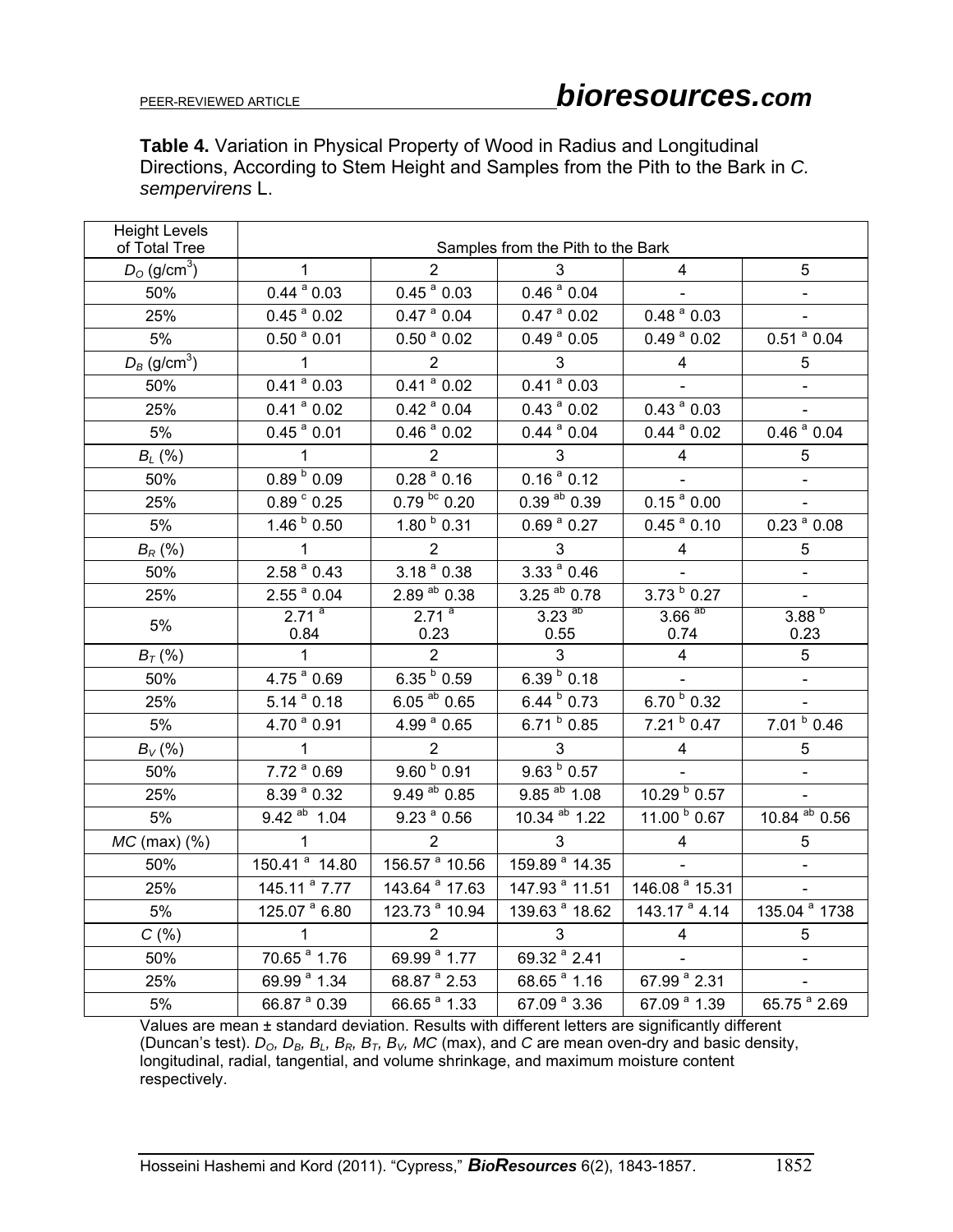ANOVA showed that radial position had no significant effect and height position had significant effect on porosity ( $P < 0.05$ ). The pattern of variation in porosity, as a function of the height in the stem, is shown in Table 2. Within-tree porosity at each height level increased along the stem, from the base upwards; however, porosity was the highest at 50% of total tree height.

As shown in Table 4, within the samples, at the same height levels, porosity decreased from the pith outwards.

There has been little information on the mean values of dry and basic density, longitudinal, radial, tangential, and volume shrinkage, maximum moisture content, porosity, tracheid length, tracheid diameter, tracheid lumen diameter, tracheid wall thickness, slenderness ratio, flexibility ratio, and Runkel ratio and on the trend of variation along and across the stem of the studied traits of plantation cypress wood. The mean values of specific gravity, green density, tracheid length, and tracheid crosssectional dimensions of the trees of this study were somewhat greater than those reported previously by Uzielli and Berti (1979), Paraskevopoulou (1991), Bannister and Orman (1960), and Hasegava et al. (2010), who refer to a natural population and plantation material.

The increase in average tracheid length across discs is common to many tree species (Dinwoodie 1961). Generally, in conifers, there seems to be a decrease in specific gravity and tracheid length with an increase in height (Ishengoma et al. 1995; Kibblewhite 1984; Malan 1989; Muneri and Balodis 1998), and significant differences have been found at different sampling heights for ring width, latewood width, and latewood percentage (Malan 1989), where Malan (1989) found a decrease in tracheid length with height, he did find an increase from the ground level to about 15% of tree height before it decreased. This trend was also shown by Muneri and Balodis (1998).

According to the authors' observations from ring width of samples, the ring width in plantation cypress is low in the innermost rings (2 cm, 4 cm, and 6 cm of 5%, 25%, and 50% height levels respectively) and then increases from the pith outward until a maximum is reached with respect to rings (4 cm, 6 cm, and 8 cm at 5%, 25%, and 50% of height levels respectively), after which it falls abruptly and extremely towards the bark (6 cm, 8 cm, and 10 cm at 5%, 25%, and 50% of height levels respectively), where with increase and decrease of ring width in conifers, earlywood is relatively constant, but latewood shows an increase and decrease. Thus, a considerable number of investigations have shown that there is a decrease in specific gravity with increasing ring width and greater ring width is associated with shorter tracheid length (Echols 1958; Panshin and De Zeeuw 1970). The studies performed on the annually ring of spruce (Dinwoodie 1961) and radiata pine (Nicholls and Dadswell 1962) have shown that tracheid length in earlywood is lower than latewood, falls to a minimum further out, and then increases in the final phase of season growth, where the value of length increase is between 12 to 20% of tracheid length in the initial of season growth.

In this study, the average values of intrinsic wood and tracheid characteristics such as  $T_D$ ,  $T_{LD}$ ,  $T_{WT}$ ,  $S_R$ ,  $F_R$  (%), and  $R_R$  (%) that were measured play an integral part in determining the quality of pulp or paper. It would appear that  $T_{WT}$ , especially of the latewood, specific gravity, and the Runkel ratio are best fiber dimension ratios to indicate of a number of handsheet properties. These attributes refer to the ratio between double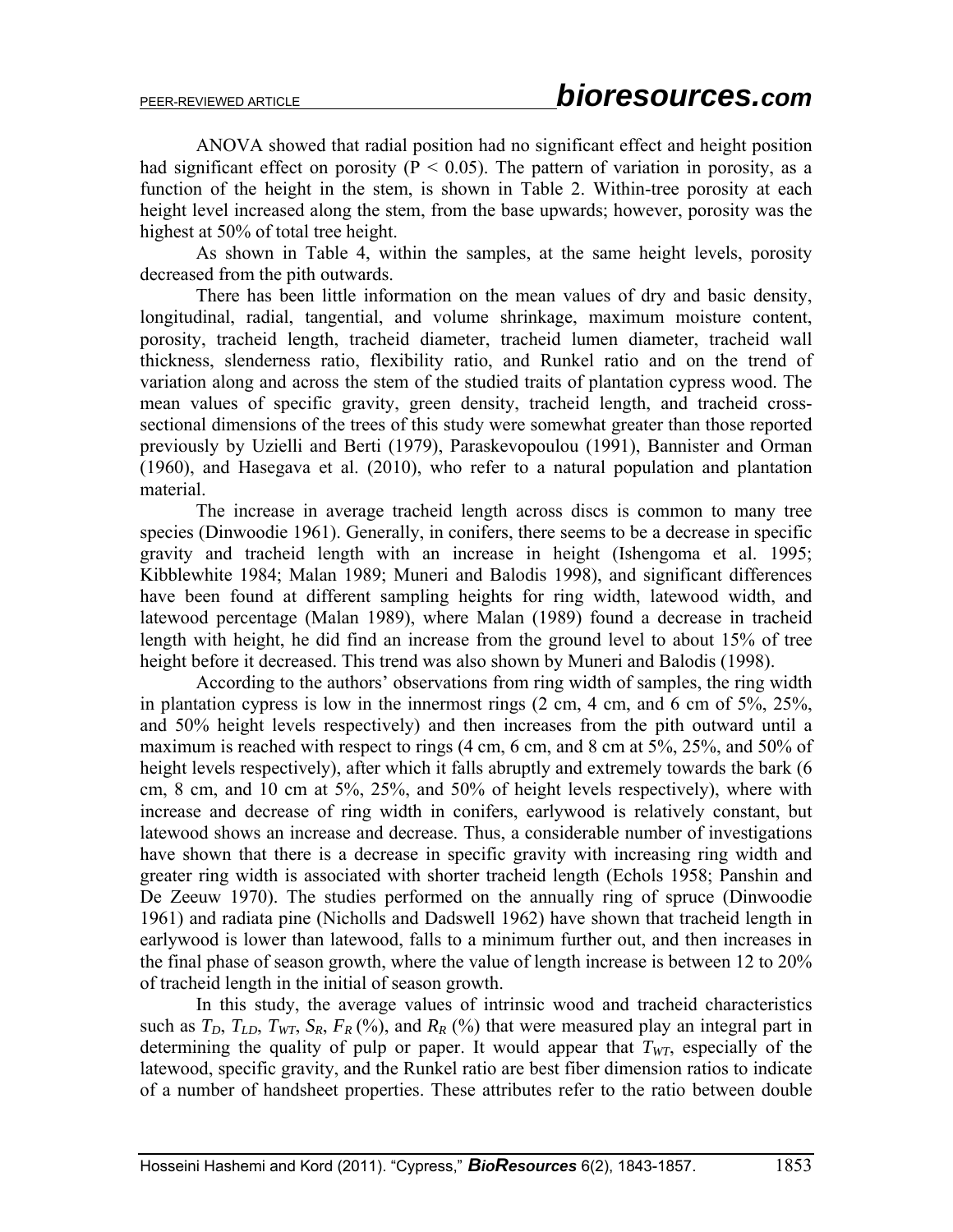the wall thicknesses and lumen diameter and could therefore be considered as traits in a breeding program, where they can account for 80 to 85% (Barefoot et al. 1964; Kibblewhite 1982) of the variation in the handsheet tear, and if this ratio is less than 1, the collapsibility is most desirable.

Desirable values for density may be provided by either the 5% of height level and near the bark of trees, since the preference for high or low density in a species depends on the desired end-use (Dadswell and Nicholls 1959; Nicholls et al. 1963). Blair et al. (1975) reported that high-density wood is preferred for construction and furniture uses and it has generally been assumed to be preferable for pulping. However, if the main purpose is the conversion to sawn lumber, then high density will confer the best strength properties and high density should be the criterion when selecting for this feature. Research has shown that higher density species tend to have stronger timber than lower density species (Tsehaye et al. 1995b; Walker and Butterfield 1996).

Basic density is closely related to wood swelling and shrinkage (Newlin and Wilson 1919), where the total swelling and shrinkage (*R*) accounted for 177 species of American woods via basic density  $(D_B)$  according to the following formula:  $R=28$   $D_B$ , and a such closed relation accounted also for 131 Australian wood species with a 0.76 correlation coefficient at a 99.9% confidence level (Kelsey 1956).

The results showed that volume shrinkage in cypress wood was maximal at the 5% of height level and the cross section bark-surface and minimal at the 50% of height level and close to the pith.

The juvenile wood with thinner cell walls and smaller cell dimensions is sometimes defined as a fixed number of annual rings from the pith outwards and a concern for utilization, particularly for fast-grown trees, which can be desirable for certain pulp and paper products, but the presence of juvenile wood with higher density near to the pith at 5% of height level than 50% of height level induces a greater variability in the raw material and greater longitudinal shrinkage.

Longitudinal shrinkage increased slightly downwards from the 50% of height level, whereas radial wood shrinkage was minimal at the stump height and at the 50% of height level. Tangential shrinkage was minimal at the 50% of height level and remained quite steady within the tree.

Simpson (1991) reported that the maximum moisture content in lumber is important because of its influence in controlling kiln-drying schedules. From a practical standpoint, when determining kiln schedules, the largest number of moisture samples should be selected from the slowest-drying material. Regarding the range of maximum moisture content in our sample, approximately 124 percent was found in the 5% of height level and in the near pith, whereas approximately 166 percent was found in the 50% of height level and in the near bark.

### **CONCLUSIONS**

1. Significant differences in wood tracheid length and slenderness ratio existed between the radial position and height in *C. sempervirens* L. trees.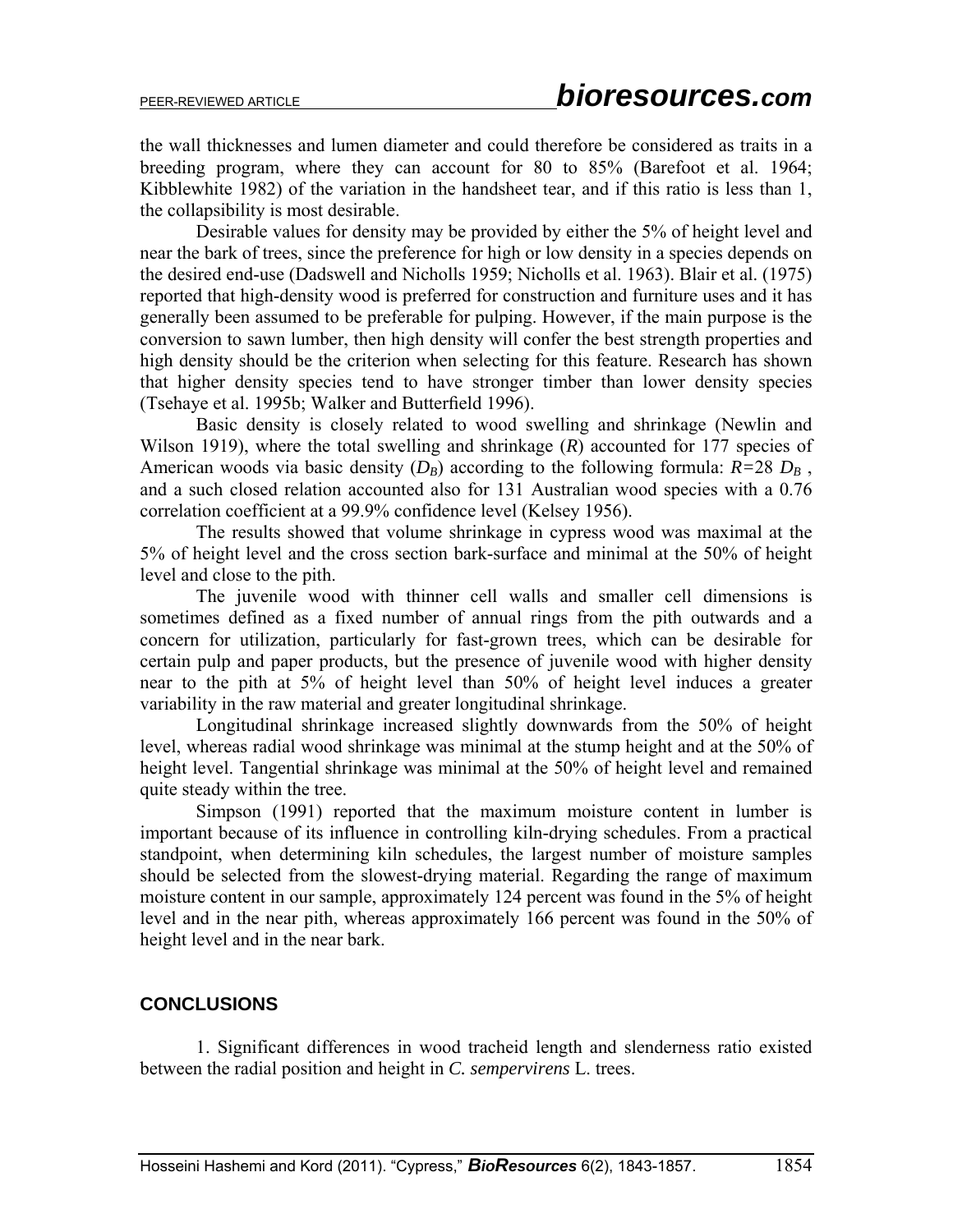2. There was a general trend in the radial and axial directions in *C. sempervirens*  L. trees, in which wood tracheid dimensions and biometrical ratio varied from the pith to bark and from the base upwards.

3. Significant differences in wood density, and longitudinal, radial, tangential, and volumetric shrinkage existed between the radial position and height in *C. sempervirens* L. trees.

4. There was a general trend in the radial and axial directions in *C. sempervirens*  L. trees, in which wood density, radial, tangential, and volume shrinkage increased, from the pith to bark, with the exception of longitudinal shrinkage, and from the base upwards.

5. Significant differences in wood porosity and maximum moisture content existed in the height position, where porosity is linearly and inversely related to wood maximum moisture content and density respectively.

### **REFERENCES CITED**

- ASTM D 143-94 (2000). *Standard Test Methods for Small Clear Specimens of Timber*,Philadelphia, PA., USA.
- Bannister, M. H., and Orman, H. R. (1960). "*Cupressus lusitanica* as a potential timber tree for New Zealand," *New Zealand Journal Forestry* 8, 203B217.
- Barefoot, A. C., Hitching, R. G., and Ellwood, E. L. (1964). "Wood characteristics and Kraft paper properties of four selected Loblolly pines. Effect of fiber morphology under identical cooking conditions," *Tappi* 47(6), 343-355.
- Blair, R. L., Zobel, B. J., and Barker, J. A. (1975). "Predictions of gain in pulp yield and tear strength in young loblolly pine through genetic increases in wood density," *Tappi* 58(1), 89-91.
- Brazier, J. D., and Howell, R. S. (1979). "The use of a breast height core for estimating selected whole tree properties of Sitka spruce," *Forestry* 52(2), 177-185.
- Brown, J. R. (1961). "Clonal variation in specific gravity in *Populus tremuloides*," MSc Thesis. State Coll. of forestry, Syracuse.
- Cave, I. D., and Walker, J. C. F. (1994). "Stiffness of wood in fast-grown plantation softwoods: the influence of microfibril angle," *Forest Products Journal* 44(5), 43-48.
- Dadswell, H. E., and Nicholls, J. W. P. (1959). "Assessment of wood qualities for tree breeding," I. In *Pinus elliottii* vat. elliottii from Queensland. Div. Forest Prod. Tech. Paper No. 4, CSIRO, Australia.
- Deresse, T., Shepard, R. K., and Rice, R. W. (2002). "Longitudinal shrinkage, kiln-drying defects, and lumber grade recovery of red pine (*Pinus resinasa* Ait.) from a 125-year old natural stand and a 57-yearold plantation," *Forest Prod. J.* 52(5), 88-93.
- Dinwoodie, J. M. (1961). "Tracheid and fiber length in timber- A review of literature," Forestry 34 (2), 125-144.
- Echols, R. M. (1958). "Variation in tracheid length and wood density in geographic races of scots pine," Yale University School of Forestry Technical Bulletin No. 64.
- Einspher, D. W., Benson, M. K., and Peckham, J. R. (1967). "Variation and heritability of wood and growth characteristics of five-year old quaking aspen," Genet. Phys. Notes Inst. pap. chem. no 1. Applcton.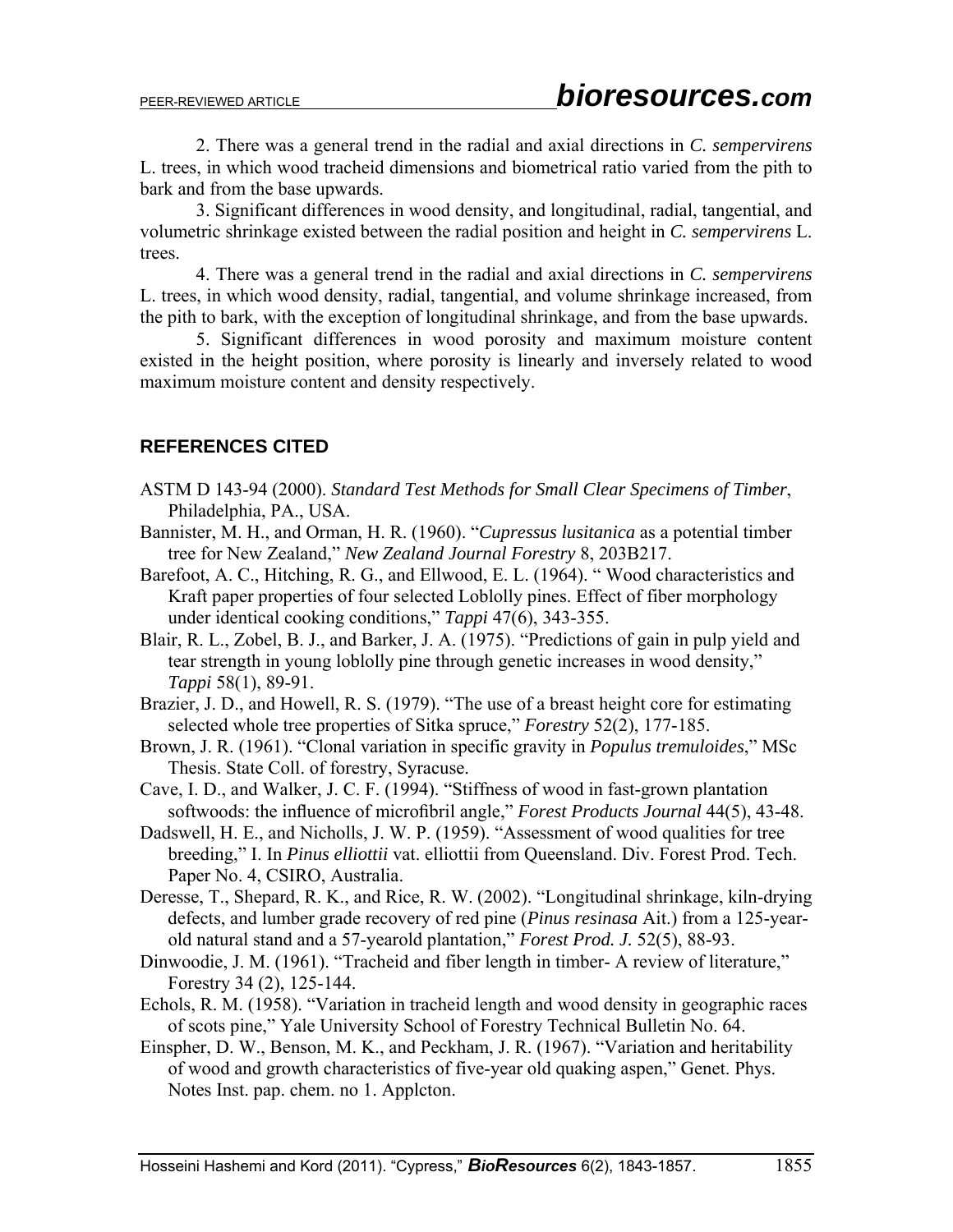- Elliot, G. K. (1970). "Wood density in conifers," Technical communication No. 8, Commonwealth Forestry Bureau, Oxford, England.
- Franklin, F. L. (1946). "A rapid method for softening wood for microtome sectioning," Trop. Woods Yale Univ. Sch. For. 88, 35-36.
- Fuglem, G., Sabourin, M. J., and Lundqvist, S. -O. (2003). "Influence of spruce wood properties on thermo-mechanical pulping-pilot scale results," Conference proceeding, International Mechanical Pulping Conference, Quebec City 2-5 June.
- Harvald, C., and Olesen, P. O. (1987). "The variation of the basic density within the juvenile wood of Sitka spruce (*Picea sitchensis*)," Scandinavian Journal of Forest Research 2, 525-537.
- Haygreen, J. G., and Bowyer, J. L. (1982). "Forest products and wood science: An introduction," The Iowa State University Press, Ames, U.S.A., pp. 105-135.
- Herritsch, A. (2007). "Investigations on wood stability and related properties of radiata pine," PhD thesis, University of Canterbury, Christchurch, New Zealand.
- Ishengoma, R. C., Gillah, P. R., and Iddi, S. (1995). "Basic density, tracheid length and strength properties of juvenile and mature wood of *Pinus patula* grown in Tanzania," South African Forestry Journal 172, 19-23.
- Jyske, T., Mäkinen, H. and Saranpää, P. (2008). "Wood density within Norway spruce stems," *Silva, Fennica* 42(3), 439-455. FI-01301 Vantaa, Finland.
- Kelsey, K. E. (1956). "The shrinkage intersection point. Its significance and the method of its determination," Forest Prod. J. 6 (10), 411-417.
- Kibblewhite, R. P. (1982). "The qualities of radiata pine paper making fibers," Appita 35 (4), 289-298.
- Kibblewhite, R. P. (1984). "*Pinus radiata* wood residue qualities and some utilization options," New Zealand Journal of Forestry Science 14 (3), 382-394.
- Kibblewhite, R. P. (1999). "Designer fibers for improved papers through exploiting genetic variation in wood microstructure," Proceedings, PIRA Conference, B 252, p. 1-11.
- Kilger, R., Johansson, M., and Perstorper, M. (2003). "Distortion of Norway spruce timber, Part 3: Modelling bow and spring," *Holz als Roh- und Werkstoff* 61, 241-250.
- Koch, P. (1985). "Utilization of hardwoods growing on southern pine sites," Vol. 1, USDA For. Serv. Handb. 605, 465-548.
- Malan, F. S. (1989). "Wood property variation in six *Pinus radiata* (D.Don) trees grown in the Jonkershoek State Forest," South African Forestry Journal 151, 39-45.
- Muneri, A., and Balodis, V. (1998). "Variation in wood density and tracheid length in *Pinus patula* grown in Zimbabwe," South African Forestry Journal 182, 41-50.
- Newlin, J., and Wilson, T. R. C., (1919). "The relationship of shrinkage and strength properties of wood to its specific gravity," Bull. No. 676. U.S. Department of Agriculture, Forest Service, Washington, DC.
- Nicholls, J. W. P., and Dadswell, H. E. (1962). "Tracheid length in *Pinus radiata* D.Don," CSIRO Div., For. Prod. Techn. Paper No. 24.
- Nicholls, J. W. P., Dadswell, H. E., and Perry, D. H. (1963). "Assessment of wood qualities for tree breeding," *Silvae Genetica* 12, 105-110.